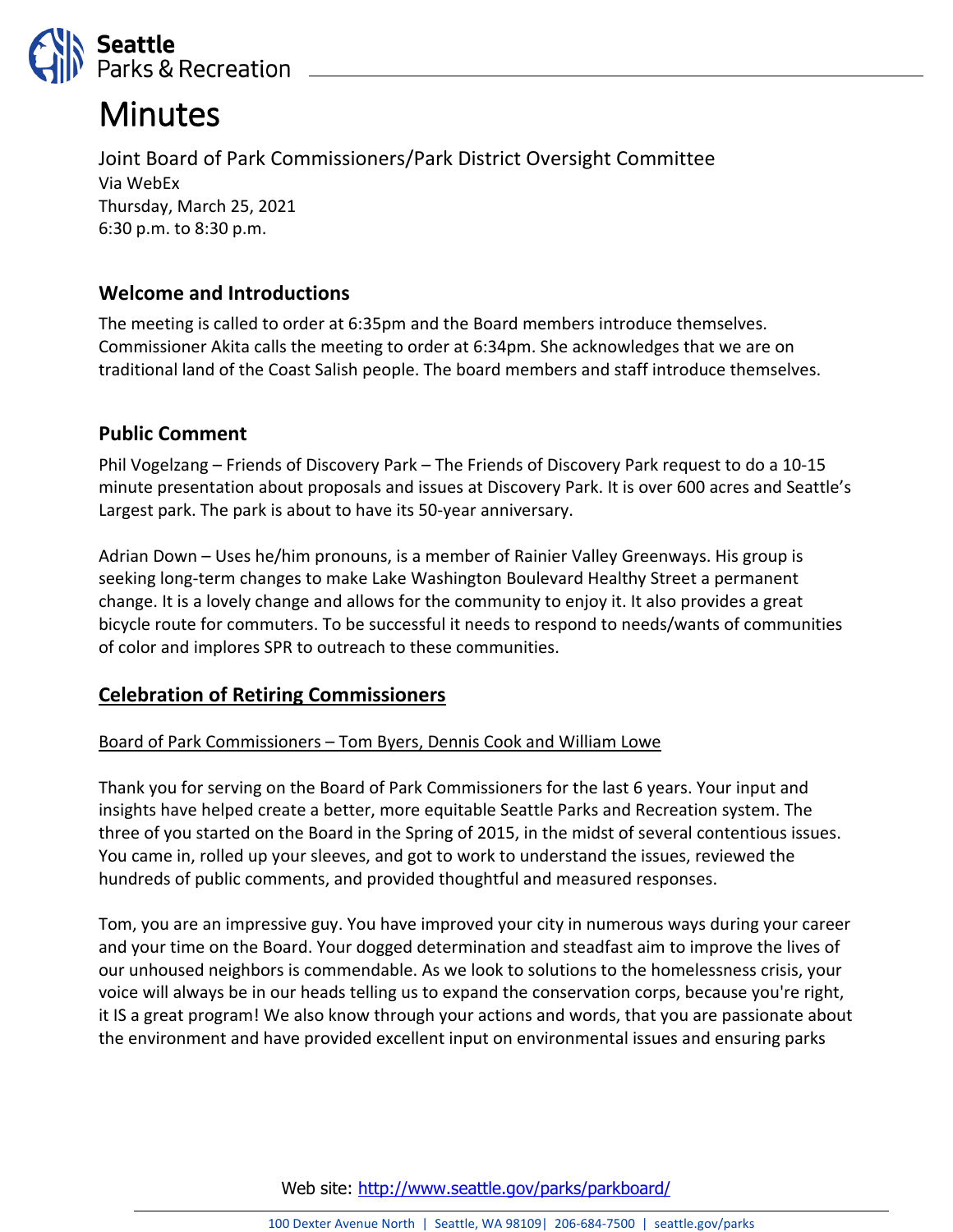and open space are preserved. Thank you for serving on countless retreat committees, letter writing committees, as a member of the Park District Oversight Committee and the Olmsted Taskforce.

Dennis, as a former SPR manager, your empathy and understanding of the department provided valuable insight and was much appreciated. You've been on this side of the aisle and therefore come from a place of understanding. Your support of staff and easy going demeanor were a pleasure to have on the Board. You have always been diplomatic in your approach to the issues, but that didn't stop you from speaking your mind. Your knowledge of athletics and recreation will be a big hole for the Board moving forward. Thank you for serving as the Park Board member on the Associated Recreation Council Board, the Park Naming Committee and participating in the recent strategic plan process.

William, the self-described dinosaur, the lens through which you view the many projects, programs and issues brought before the board is someone who has seen the city change over time and the cyclical nature of humanity. As chair, you provided great leadership, engaging community members of all kinds, in dialogue. SPR will miss your metaphors and your story-telling. Staff appreciate that you have always been very kind to staff, you are fair and pragmatic in your thoughts and comments about issues brought before you. We appreciate your candor and your sense of humor. Your reminders to look out for those less fortunate and to strive for parity, will always be in our minds as we continue to do this work. Thank you for serving on the Executive Committee, the Viewpoint Taskforce and in numerous other capacities during your time with the board.

## Retiring Park District Oversight Committee Members: Dewey Potter and Patt Copeland

Patt and Dewey, thank you for your service on the Park District Oversight Committee since its formation in 2015. From the beginning, you were instrumental is shaping the new Seattle Park District and its initiatives. Your insights and ingenuity helped create a safer parks and recreation system, innovative programs that strengthen community, and center the needs of marginalized community members.

Patt, Thank you for the joyful presence you bring to the Park District Oversight Committee. You provided thoughtful consideration and considerable knowledge to the variety of issues brought to the Park District Oversight Committee. Your commitment to centering the accessibility needs of parks and recreation users has helped us create a better experience for all participants. You have been an incredible source of encouragement for staff and your fellow board members, reminding us to celebrate our successes as we strive for excellence. We will miss your infectious positivity and the care for community. Thank you for the time, expertise, and energy you have shared we us.

Dewey, Thank you for providing much needed institutional and historical context as we established the Seattle Park District and its initiatives. You offer a wealth knowledge from your time working with City Council, the City Budget Office and as our very own Communications Manager. Your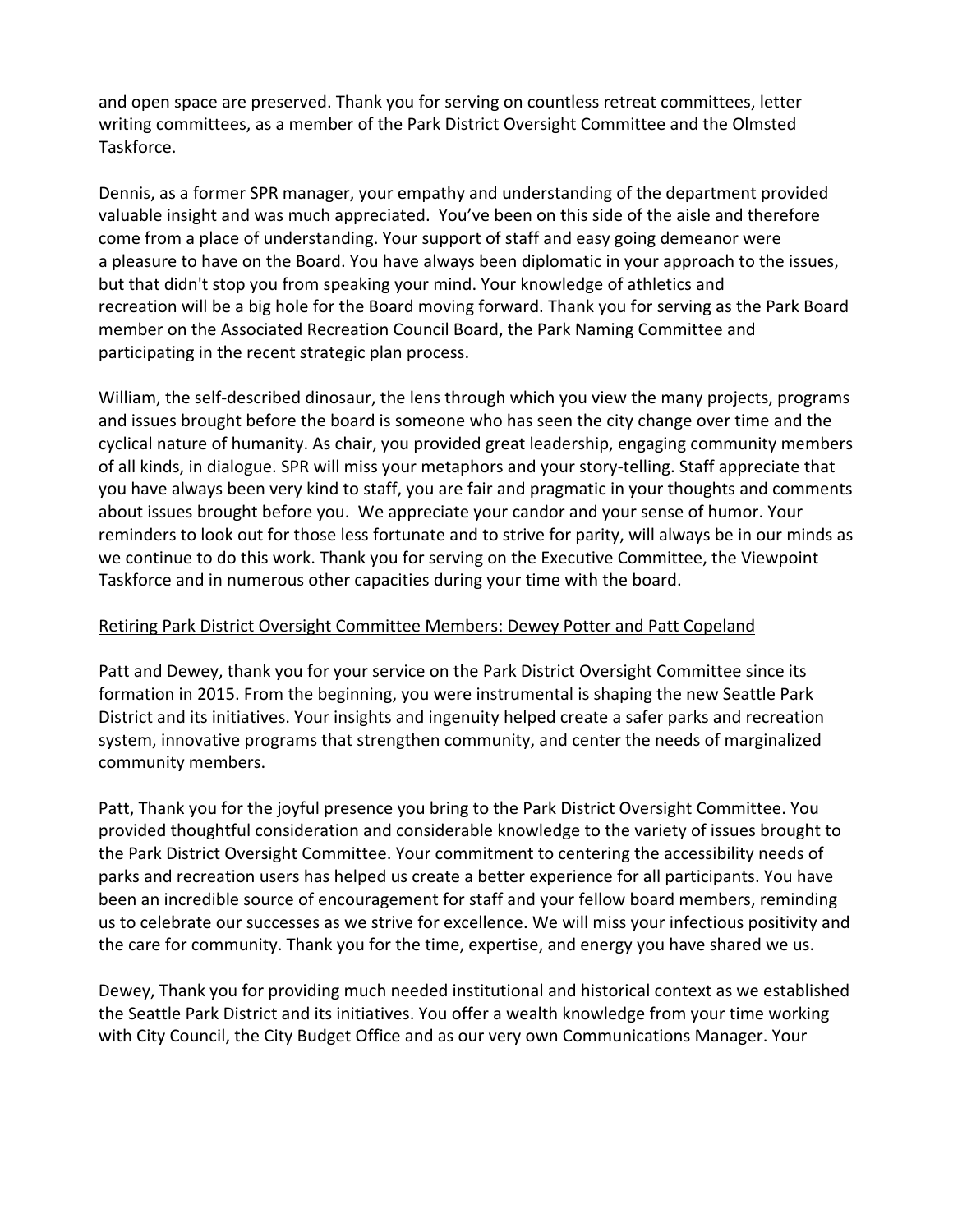experience addressing parks and recreation issues, establishing new policies, and implementing new processes were instrumental as we entered uncharted territory. The relational approach you bring to solving issues helped create a positive board experience for us all. We will miss you. Thank you for extending your Seattle Parks and Recreation legacy to the Park District Oversight Committee.

You have dedicated countless hours to learning, thinking and improving the lives of Seattle residents through your lived experiences, your historical knowledge and your unique perspectives. The last few years, SPR has asked all of the Park Board and PDOC members to take on a lot of responsibility and required a great amount of flexibility and thoughtfulness to create a strategic plan. You have all been incredibly patient, creative and responsive in your work as board members.

Thank you very much Patt, Dewey, Tom, Dennis and William for listening to the presentations, reviewing public comment, and sharing a love for SPR's mission to provide welcoming and safe opportunities to play, learn, contemplate and build community, and promote responsible stewardship of the land.

Commissioner Akita echoes the sentiment of Superintendent Aguirre and shares the board members have appreciated their commitment, stewardship, advocacy, and wisdom. It has driven all the board members to be better.

Dewey says it was an honor to be on the committee during its origination and helping the department with its important work.

Patt says she has learned a lot about SPR and the park system. She is grateful that SPR has emphasized accessibility and really enjoys working with Get Moving. It has been an interesting and enriching 6 years.

Dennis was surprised to be asked to join the Board. He has really enjoyed being on the Board. He asks the Board members to remember to be inclusive to ensure all voices are heard.

Tom will be sad to leave. He will miss this group, he thinks the board members are all really great. The parks are the common ground of Seattle and the most democratic idea. He hope the Boards continue to defend them and advance their cause in what will be a challenging and exciting future.

William says he has really enjoyed meeting everyone. SPR is the greatest parks system. He reminds the Boards that parks are for everyone, even those who may not fully yet appreciate it. There is help available and with the Boards help/spirit/dedication, they will make the city better.

## **Superintendent's Report**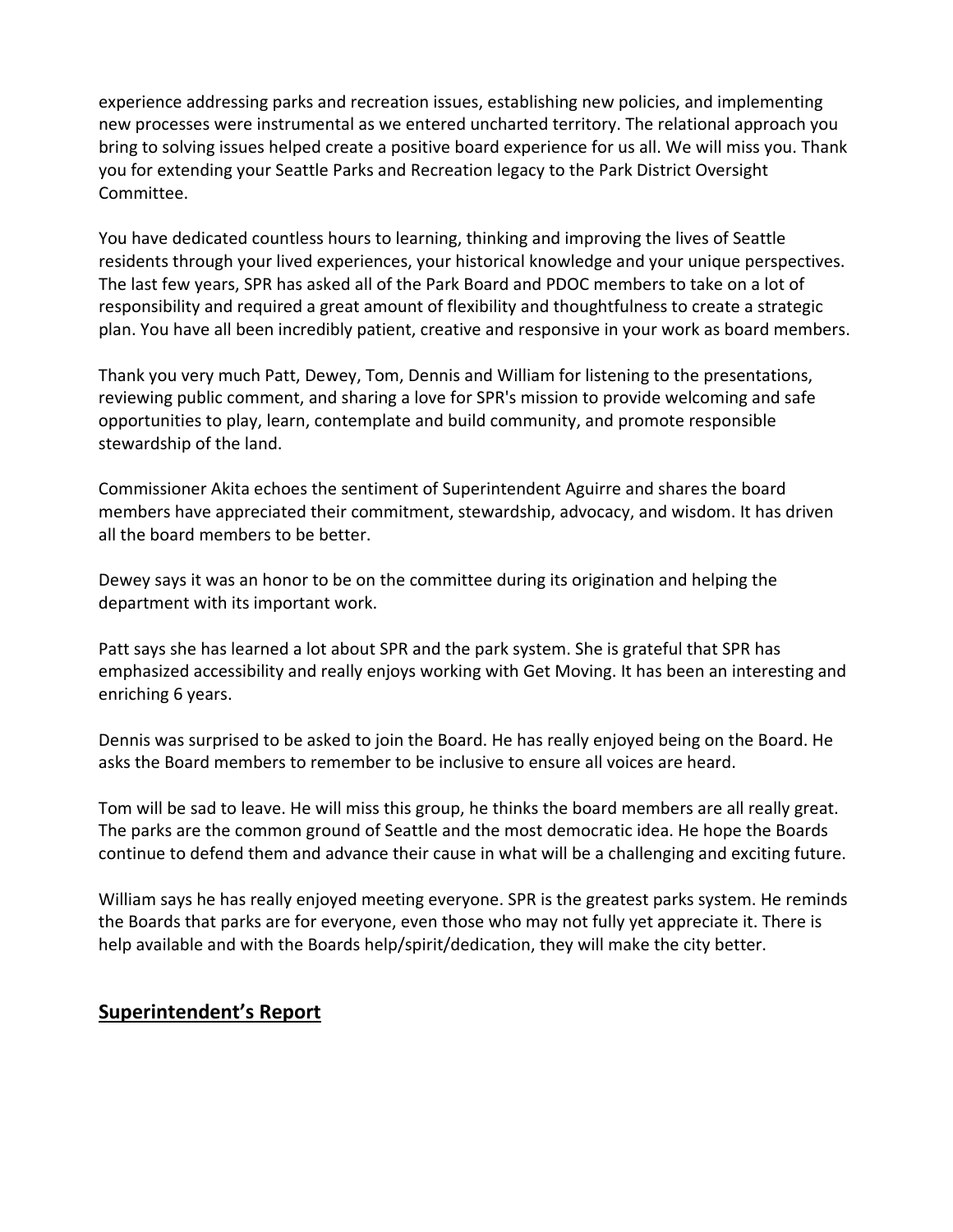Superintendent Aguirre responds to the public comments:

He thanks Phil for coming and his work at Discovery Park. There have been calls to decrease the footprint of the FAA tower to allow for more recreation. SPR expressed support through a letter. There are some traffic issues and they are discussing closures and circulation.

Adrian spoke about the Lake Washington Boulevard closure to increase access to residents; SPR is opening the Boulevard for Spring Break and they will talk about summer. Access is key but have to think about traffic and other considerations. Superintendent Aguirre has regular meetings with SDOT Director Zimbabwe.

With the warm weather, SPR staff are getting anxious about preparing for opening during a pandemic. SPR staff have done a great job pivoting to help with vaccinations and covid testing.

Deep dive in April with what SPR will or will not be able to offer this summer.

The Recreation division and the entire department suffered a great loss this week with the passing of a beloved friend and colleague Brenna Clausen who was the Community Center Coordinator at the International District/Chinatown Community Center. Brenna was a fun-loving and kind-hearted member of the SPR family, always centering the needs of the community and advocating fiercely for the IDCCC neighborhood. She brought laughter and love to everything she did, and made a difference in the lives of so many people across Seattle. She will be missed dearly.

The City is stepping up its efforts to help vaccinate more people as the COVID-19 vaccines become more available. Mayor Durkan announced this week that the Seattle Fire Department COVID-19 Community Testing and Vaccination Hubs will transition to vaccinations full-time beginning Wednesday, March 31. By transitioning to full-time vaccination hubs, Rainier Beach and West Seattle will be able to vaccinate an additional 3,000 people per week, each, adding approximately 6,000 vaccinations to the City's total weekly capacity. The Rainier Beach site is at SPR's Atlantic City Boat Ramp.

Clean Cities Initiative

- 1,450 needles collected
- 59,546 lbs of trash removed from 60 park encampment sites and 2 park jamboree locations.
- The citywide effort involving several City of Seattle departments continues and SPR heard a lot of great feedback from residents and the City Council.
- In addition to the thousands of pounds of trash and hundreds of needles staff collect each week at parks and encampment sites, they also encounter other hazards including ammunition, gun parts and debris from fires.
- In addition to Clean Cities, SPR crews are out in the parks every day cleaning, maintaining, pruning, mowing, etc.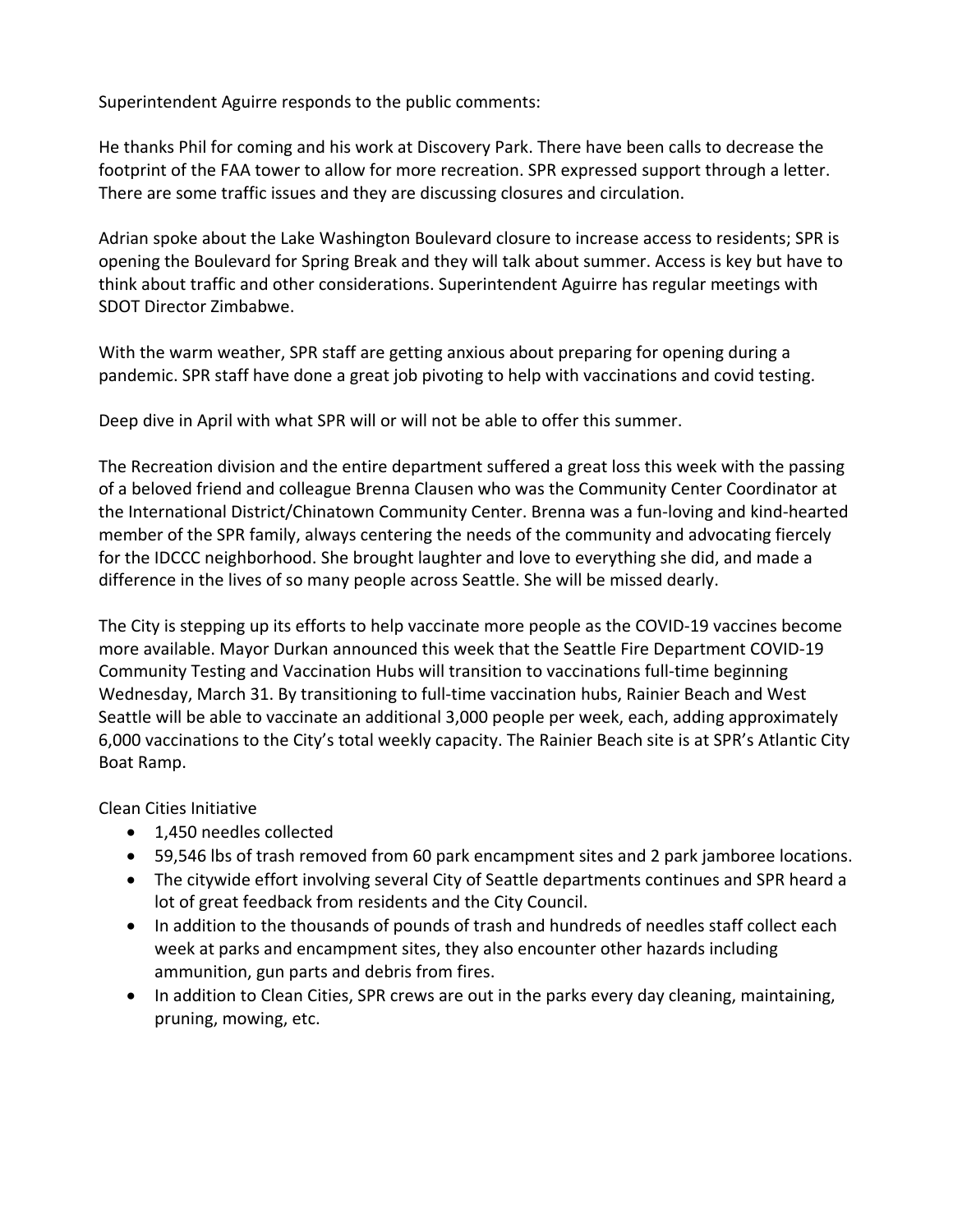#### Division Updates

Parks and Environment Division: Tree crew is dealing with fallen trees. Landscape crews worked to resurface the trails at the Arboretum.

Facilities and Planning and Development Division: 4 projects nominated for landscaping awards; including Fritz Hedges Park, Rainier Beach Urban Farm and Wetlands, Alice Ball Park. They are also working to get all of the facilities ready to open for summer. The grounds teams are getting the ballfields ready for play.

Finance and Administration: Woodland Park Zoo agreement is working with SPR staff on a renewed Operations and Maintenance Agreement. The current agreement expires in February 2022.

Policy Performance and Property: Red Barn Ranch transfer ownership to a BIPOC organization. Increased crime at Magnuson Park, SPR is working with community and SPD to come up with some solutions.

Recreation: Ramping up for summer, heading into their busiest season. Registering for recreation programs and activities this Spring. SPR is still providing scholarships for programs.

SPR working with SPS to provide childcare during hybrid learning – potentially providing outdoor childcare where possible.

SPR served 301 unhoused neighbors at 5 sites around the city. The locations may change to accommodate summer/spring programming.

Follow-up from last meeting:

- On question of using unoccupied office space for re-housing of people experiencing homelessness:
	- $\circ$  The City is looking at all possible spaces and will look at this possibility again
	- o Another idea in a State bill providing SEPA exemption for temporary shelters and encampments – didn't make it out of committee but the City is still hoping to amend the policy in another bill in this legislative session

Commissioner Hundley commends the departments work to assist the schools in augmenting space for childcare.

American Rescue Plan – Commissioner Byers asks what SPR will do to bolster the resources by going after ARP funds? Superintendent Aguirre responds, they are looking to return the department to pre-pandemic levels for more people and more resources.

# **Update: Healthy Environment Action Report**

Todd introduces his colleague, Lisa Ciecko, she is a plant ecologist and works in Seattle's Urban Forests. She is a wealth of knowledge. Todd acknowledges that Seattle sits on the traditional and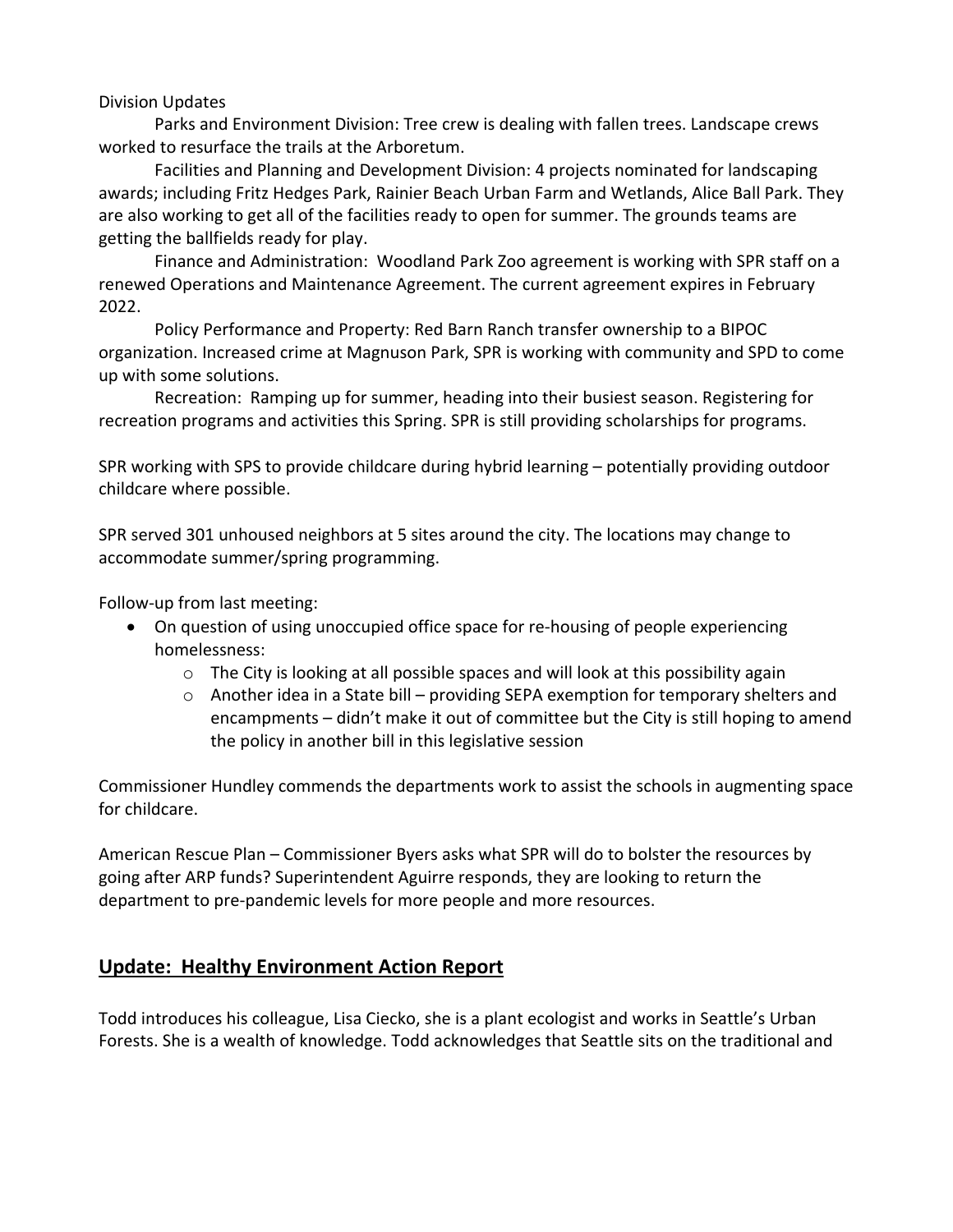unceded land of the Duwamish people. SPR grounds the environmental work in equity and dismantling white supremacy culture.

Healthy Environment is defined as a thriving ecosystem where everyone has equal access to and responsibility for open space. This is a collaborative effort with members of all SPR divisions.

Healthy Environment Impact Report tells the story of what SPR does and aligns with metrics. 2020 was a different year so they added some stories this year.

## 2020 Accomplishments

Equitable access: 96% households have access to parks within  $\frac{1}{2}$  mile of people's homes. SPR opened 1 new park and had 3 park expansions. Added natural area space in 5 areas. 25 trails projects completed in natural areas, despite the pandemic.

Green Seattle Partnership: GSP supports through ecological restorations; community members, prof crews and SPR staff teams. They initiated 64 acres of invasive removal; installed 57,568 native plants; established and maintained 267 acres of established plants and maintained 25 restored acres. Total volunteer hours were about 1/3 of typical year. Forest stewards performed ½ the volunteer work and 157 parks containing restoration. Engaged 40 youth in job skills and access to nature.

Biodiversity Savings: Meadows left to grow due to decreased staffing and this was well-received by people, birds and bees. It is more ecological and less expensive.

Conservation: Using less water than estimated – 45% less water using smart irrigation, and due to well-trained staff, and maintaining equipment. Staff inspect and clean storm drains -1359 were cleaned to ensure pollutants are not getting into the streams. Removed 45,000+ yards of estimated waste through recycling and composting.

Reducing carbon emissions – SPR has a lot of buildings; many go through upgrades through city program. 9 buildings improved and reduced energy by 30%. SPR is using more electric tools and this is expanding. Solar projects – 30kw solar energy project at Magnuson Park's Building 30. It has a big impact on reducing energy needs.

Carbon cuts due to employees working remotely. 56,000 staff days are remote and resulted in big carbon savings. Transportation is responsible for 60% Seattle's greenhouse gas emissions. SPR employees worked remotely for a total of 56,143 days reducing carbon emissions.

Virtual Engagements – SPR environmental educators provided educational opportunities and connected with 374 children in Summer in the Parks program. Find out more here:

#### What we're working on now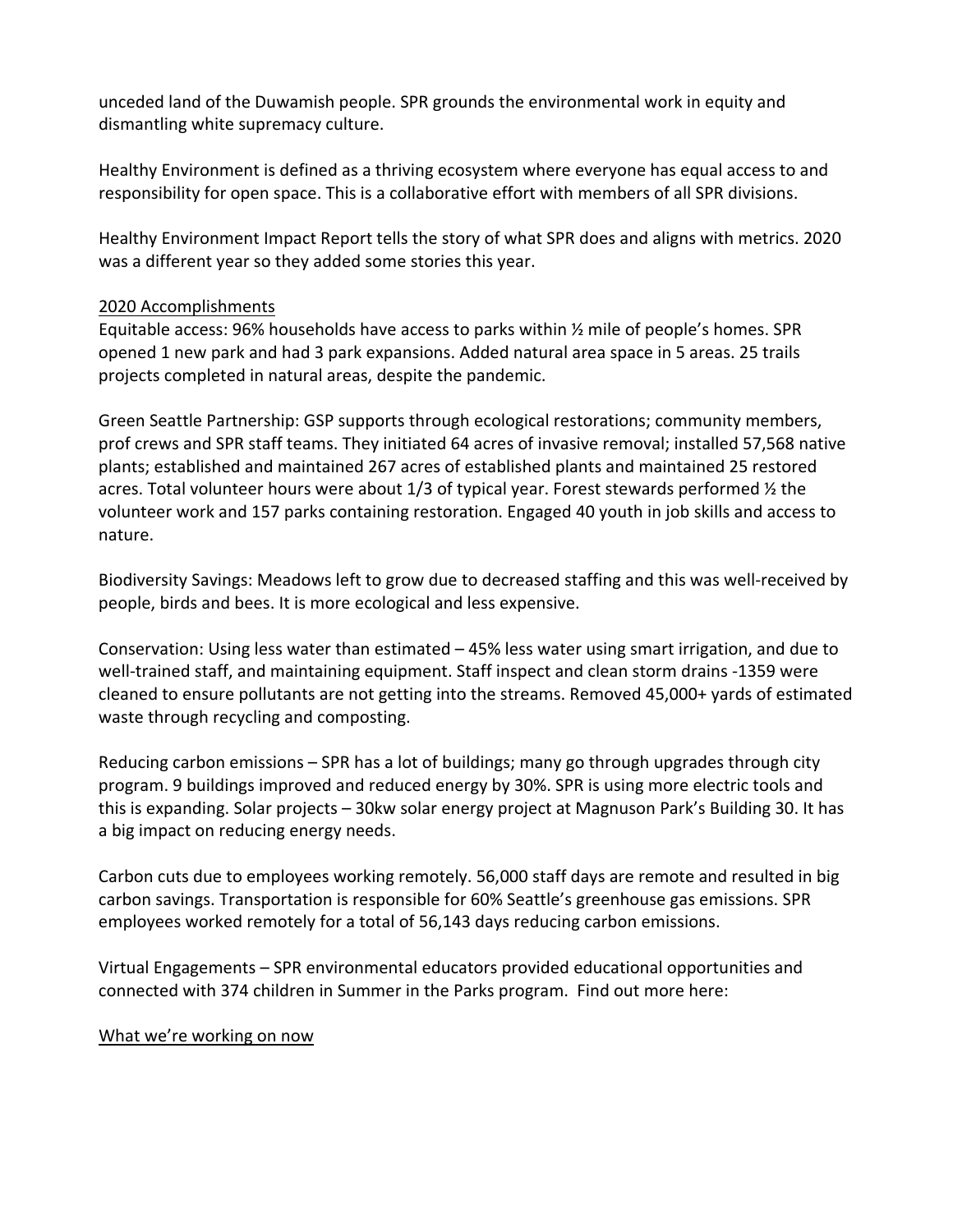- Strategic Plan implementation ideas 10 working groups identified ideas
- Climate Resiliency strategy deal with impacts of climate change
- New metrics on waste diversion and carbon what is the carbon footprint and how can we measure
- Regular articles on Healthy Environment for the Parkways Blog
- Public Webinars on SPR's sustainability work Bring SPR expertise into the community;  $1^{st}$ one on sustainable landscape management – "your yard is a park"; hope to do more throughout the year.
- Turf Best Management Plan update
- Pollinator pathways project how to support pollinators as they move through urban landscape
- Develop enviro justice continuum can be used with RSJ tools to ensure environmental justice is part of the conversation

#### Other plans

- 10 Minute Walk to a Park Campaign
- Children's Outdoor Bill of Rights
- Green schoolyard partnership with SPS
- Tree Management & Native Plant Policies
- Environmental education across the city
- Green Plaza Pilot
- Public EV charging stations in SPR lots
- Battery-powered blower transition plan

Office of Sustainability is doing some great work also to minimize fossil fuels.

Commissioner Farmer commends the staff and the department for the amount of work they have been able to accomplish during 2020. With opportunities for water savings, is SPR able to redirect that savings into the newly planted and more established plantings. Todd says Parks and Environment are targeting their efforts based on the tree inventory, using mulch, and not mowing directly around the trees to retain biomass.

Biggest challenge facing the work – Climate change is very visible in forested areas and developed parks; increased drought stress is very evident and it is challenging to know next steps. SPR is looking at new species and new places to buy trees that are from drier climates.

Time is a challenge. SPR is already catching up and SPR has a lot of old facilities and the current infrastructure requirements to support more efficient infrastructure is daunting.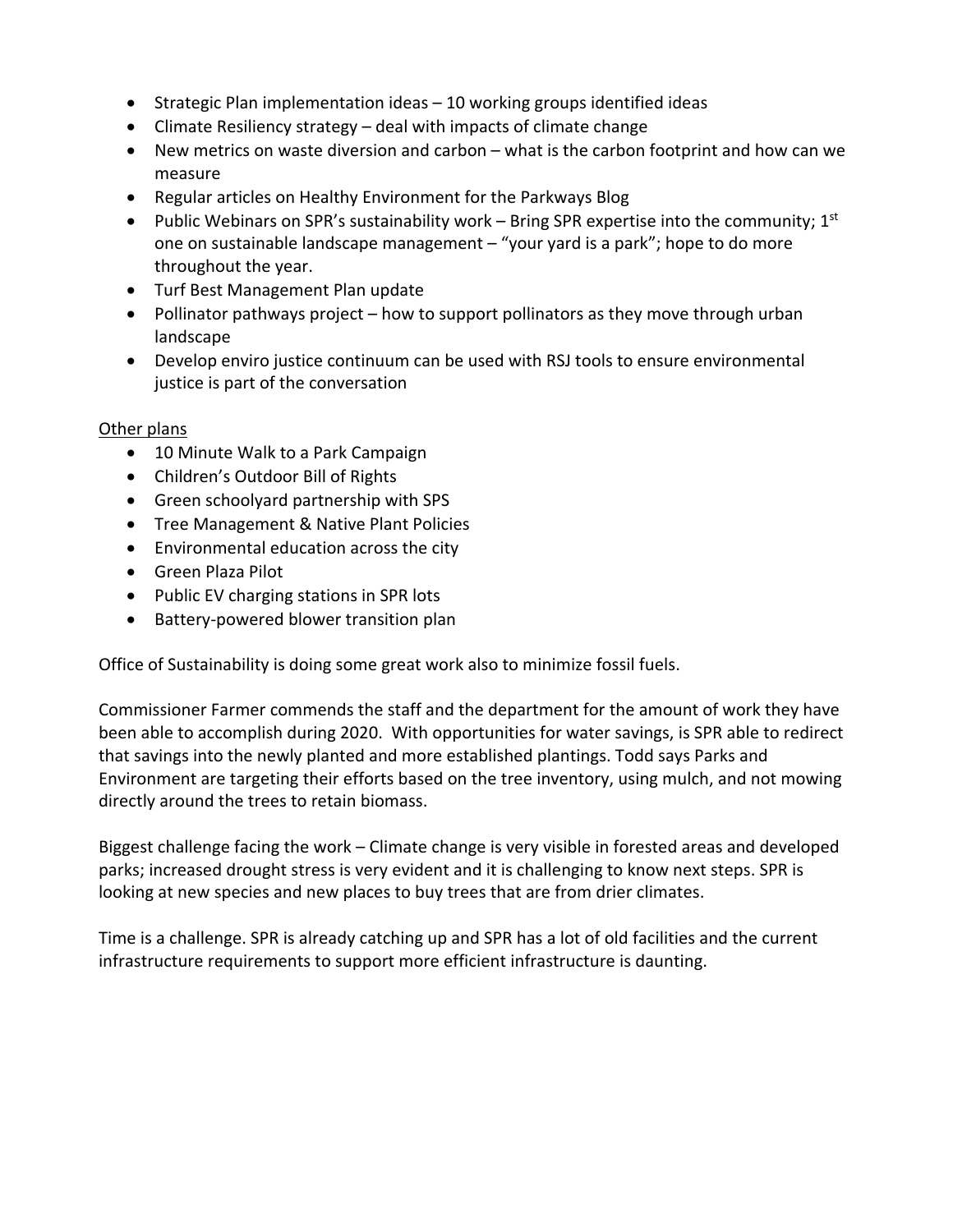Commissioner Hundley mentions that his  $8<sup>th</sup>$  graders worked with Joelle on some work regarding water use. Explorer West would love to see follow up results to show how that's going. Todd will reach out to Joelle.

Commissioner Potter says it is great to see all this work in one place. She is glad to hear the gaspowered leaf blowers are becoming a thing of the past.

Is SPR trying to electrify the fleet? And, could all of the Magnuson roof space be used for solar? Todd replies, that he isn't sure the facilities can handle it, but this was part of the impetus for putting solar on the Brig. Solar microgrid is going in this year and is creating a power grid that can be used as an emergency shelter at Miller Community Center..

FAS is dealing with the larger vehicles, sedans have been converted, truck technology is not ready yet. Superintendent Aguirre mentions the trucks have reduced miles by altering routes to be more efficient.

Commissioner Byers suggests to dedicate ARP dollars to make roofs at Magnuson solar generators; might be a way to get some roofs repaired in the process.

Commissioner McCaffrey would like to hear more about the work with Seattle Public Schools. She appreciate the number of jobs specifically in metrics; they speak to impacts of their work. She would love to stay abreast of their plans to partner with SPS.

Todd and Lisa to send report link and GSP report.

Is SPR willing to look at remote work for employees who do not have to be in person? Superintendent Aguirre says yes, SPR is looking at this.

## **Old/New Business**

Commissioner Byers updates the Board that SPR staff proposed having the Conservation Corps to building tiny homes for people currently encamped in the parks. Taking advantage of a budget proviso in the state budget. Senator Frockt is in a key position to help that along.

Commissioner Herrera thanks SPR for their emotional labor and for being so nimble and responsive to community needs.

Commissioner Herrera is appreciative of the retiring commissioners and really looks up to them and has learned so much. Commissioner Farmer agrees and really appreciates getting to know them all. Commissioner Hundley says they will carry the mantle moving forward. Commissioner McCaffrey echoes the sentiments of her fellow board members and says they will be missed and there will be a big hole moving forward.